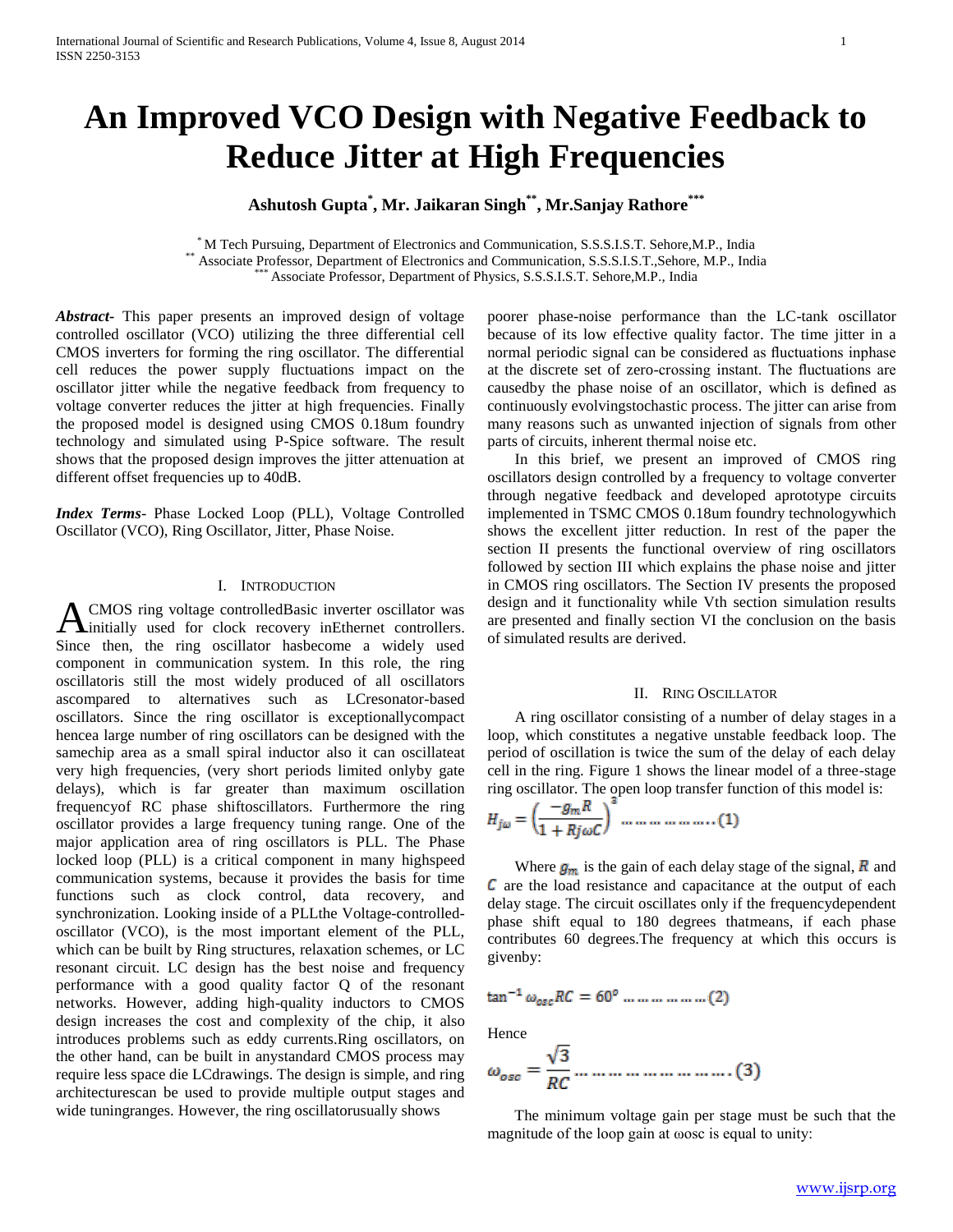International Journal of Scientific and Research Publications, Volume 4, Issue 8, August 2014 2 ISSN 2250-3153

$$
\frac{(g_m R)^3}{(1 + (w_{\text{one}} RG)^2)^{\frac{3}{2}}} \ge 1 \dots \dots \dots \dots \dots \dots (4)
$$



**Figure 1: Linear model of a three-stage ring oscillator.**

 The minimum number of stages of a ring oscillator is 3, because for rings 1 or 2 stages does not provides phase shift sufficient for oscillation. The frequency of oscillation is usually controlled by varying the bias current of the delay cell. However, since ring oscillators do not have high-Q tank for the selection of frequency, have traditionally much more phase noise of oscillators based LC-tank.

## 2.1 VCOs based on differential ring oscillator

 Presenly almost all mixed signal ICs use ring oscillators stages of differential delay because of their higher immunity to interference power and the noise substrate. A phase differential delay with the conventional bias circuit replication is shown in Figure 2. The frequency of oscillation of a N-stage differential ring oscillator can be expressed as:

$$
f_o = \frac{1}{2N t_d} \approx \frac{I_{bias}}{NC_L V_{sw}} \dots \dots \dots (6)
$$



**Figure 2: A differential delay buffer with the replica-biasing circuit.**

where  $V_{sw}$  is the oscillation of the output voltage. The frequency of oscillation is controlled by current  $I_{\text{ctrl}}$ . The bias circuitreplication is made from an operational amplifier and the

copy of the buffer half delay. Through negative feedback, the output swing is maintained at a constant value  $V_{DD} - V_{ref}$ independent of the bias current. The value of  $V_{ref}$  is chosen so that the PMOS load transistors work in the triode region.

## III. PHASE NOISE AND JITTER IN CMOS RING OSCILLATOR.

3.1 Phase Noise General Defination

 The output of an ideal sinusoidal oscillator can be expressed as:

 $V_{out} = A \sin(\omega_0 t + \varphi) \dots \dots \dots \dots (7)$ 

where A is the amplitude,  $\omega_{\mathfrak{o}}$  is the oscillation frequency, and φ is an arbitrarily fixed phase reference. Therefore, the spectrum of an ideal oscillator is apair of impulses at  $\pm \omega$ . In a practical oscillator, however, the output is moregenerally given by:

$$
V_{out} = A(t)f(\omega_0 t + \varphi(t)) \dots \dots \dots \dots \dots \dots (8)
$$

where  $A(t)$  and  $\varphi(t)$  are now functions of time, and f is a periodic functionwith a period of  $2\pi$ . As a consequence of the fluctuations represented by  $A(t)$  and  $\varphi(t)$ , the output spectrum of a practical oscillator has sidebands closeto the oscillation frequency  $\omega_0$ . A signal's short-term instabilities are usuallycharacterized and measured in terms of the single sideband spectrum density.It has units of decibels below the carrier per hertz (dBc/Hz) and is defined as:

$$
L_{total}(\Delta \omega) = 10 \log \left( \frac{P_{sideband}(\omega_o + \Delta \omega, 1 Hz)}{P_{carrier}} \right) \dots \dots (9)
$$

where  $P_{sideband}(\omega o + \Delta\omega, 1Hz)$  represents the single sideband power at afrequency offset of  $\Delta\omega$  from the carrier with a measurement bandwidth of  $1Hz$ . The above definition includes the effect of both amplitude and phasefluctuations,  $A(t)$ and  $\varphi(t)$ . However, in an oscillator, the amplitude noise isnaturally rejected by the limiting action inherent in any real implementation. Therefore, in most applications,  $L_{total}(\Delta \omega)$  is dominated by its phase portion,  $L_{phase}(\Delta \omega)$ , known as phase noise, which is simply denoted as  $L(\Delta \omega)$ .

#### 3.2 Phase Noise in Differential Ring Oscillators

 A differential ring oscillator consists of several differential delay stages connected in series. The advantage of differential ring oscillator is that the noisefrom the supply and the substrate appears as common mode on both outputs,and is rejected by the next stage. A typical differential delay stage is shownin Figure 3. It consists of a differential pair, a tail current transistor, capacitor loads and resistor loads. In actual circuits, the resistor  $R_L$  is realized witha single or compound MOSFET working in triode region, embedded in anamplitude control loop.The propagation delay of the differential delay stage is defined as the time  $t_d$ between an input step and the zero crossing of the differential output voltage. The differential peak output voltage swing is:  $V_{op}I_{b}R_{L}$  ... ... ... ... ... (10)

 As the loads are RC circuits, the propagation delay and the oscillation frequency are determined by decaying exponentials: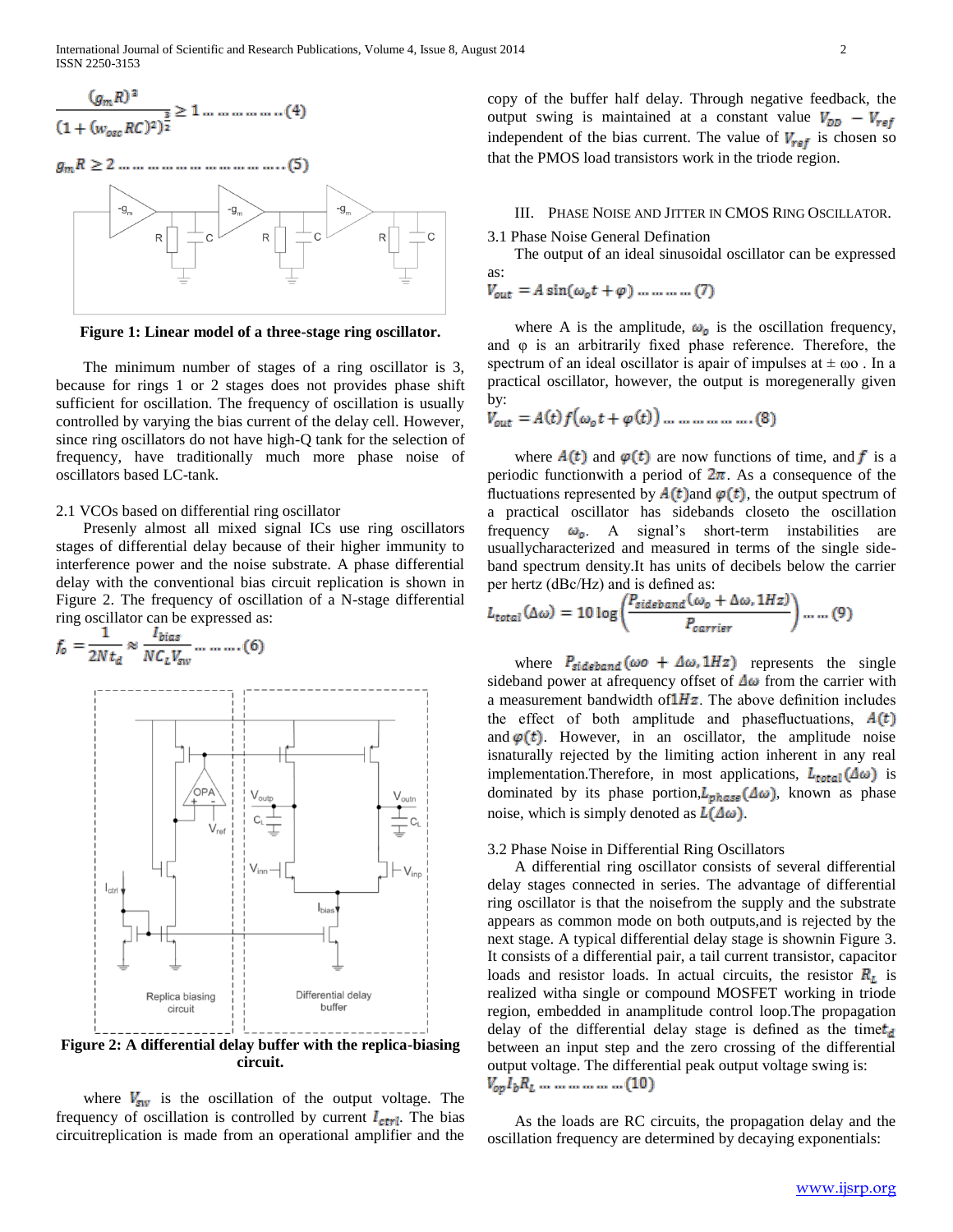

**Figure 3: A typical differential delay stage in ring oscillators.**

The differential pair has an input transition range of:

$$
V_{id} = \pm \sqrt{2V_{eff}} \dots \dots \dots \dots \dots \dots (13)
$$

over which it steers the tail current.  $V_{id}$  is the input differential voltage, and  $V_{eff}$  is the effective gate voltage on the differential pair at balance.

 Since the differential inverter already suppresses the phase noise due to power supply flactuations and flickers the phase noise in such systems is only caused by the jitter at the moment ofthe zero crossing of the output differential voltage or by the fluctuations in voltage of the zero crossing moment (also called Phase Noise Due to White Noise). The SSB phase noise due to white noise in the differential ringoscillator is Defined by:

$$
L(f) = \frac{2kT}{I_b \ln 2} \left[ \gamma \left( \frac{3}{4V_{\text{eff}}d} + \frac{1}{V_{\text{eff}}b} \right) + \frac{1}{V_{\text{op}}} \right] \left( \frac{f_0}{f} \right)^2 \dots \dots \dots (14)
$$

where  $V_{\text{eff}d}$  is the effective gate voltage of the differential pair at balance. $g_{mb}$  is the small signal transconductance of the tail transistor.

 Now according to equation 14 the following conclusions can be drawn for the phase noise.

- 1. The phase noise is independent of the number of delay stages, and only depends on the frequency of oscillation  $f_0$ . Thus, the phase noise is equal in two rings which oscillate at the same frequency, where one ring comprises a few stages loaded heavily while the other ring comprises more lightly loaded stages.
- 2. The only technology-dependent parameters are  $V_t$  and  $\gamma$ .

## IV. PROPOSED WORK

 The bloack diagram of the proposed design is shown in figure 3, as it shows that design consists of a negative feedback block in between the output and input of the VCO. The importance of the circuit can be explaind by analyzing the behaviour of ring oscillator for phase noise and jitter. Since the phase noise of the ring oscillator increases with the frequency of oscillation.The phase noise in caused by fluctuations in theinstants when the output ramp in a delay element crosses thetoggle point.

**Figure 4: Block Diagram of Proposed Model**



 Figure 5: Jitter in a VCO using Differential Ring Oscillators can be modeled as High Pass Filter, and if another High Pass Filter is used with Negative feed back it can convert the VCO jitter transfer function to Low Pass Filter and can reduce the Jitter at higher frequencies.

 In the proposed work the High Pass Filter for the feed back loop is designed by voltage to frequency converter (VFO), which generates the output voltage in proportion to the output frequeny of VCO.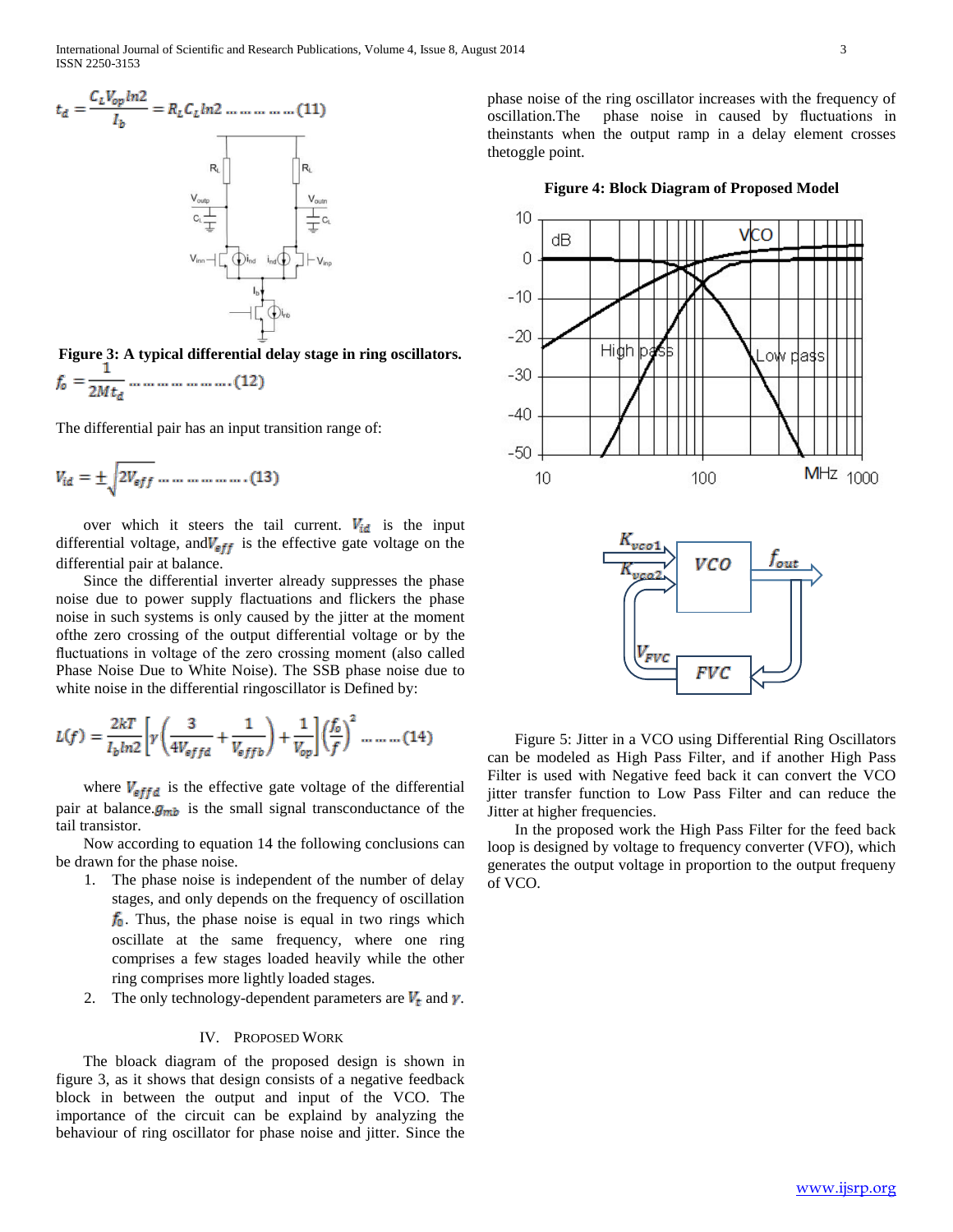

**Figure 6: Circuit Diagram of the Proposed Model**



**Figure 7: Layout Diagram of the proposed VCO**

## V. SIMULATION RESULTS

 The Proposed ring-oscillator-based VCOhas fabricated in 0.18um CMOS technology. Since the design does not contains any capacitors hence implementationdoes not reuires MOS capacitance. A layout of the fabricated VCO is shown in Fig. 7. Which requires the core area of 100umX50um. The activearea is approximately equal to 0.19 mm 2. The prototype has been tested for oscillation frequency of 1 GHz. The measured output spectrum of the VCO is shown inFig. 8, which presents maximum ampletude at the 1 GHz.Figure 8 also shows the phase noise of the prototype. Using the Phase Noise Calculation as mentionedin (9) and converting it for volatage

$$
L_{total}(\Delta\omega) = 20 \log \left( \frac{V_{sideband}(\omega_o + \Delta\omega, \hat{1}Hz)}{V_{carrier}} \right) \dots \dots (15)
$$

$$
L(f) = \left( \frac{V_{sideband}(f_o + \Delta f, 1Hz)}{V_{carrier}} \right)^2 \dots \dots (16)
$$

RMS Phase Noise = 
$$
s(f) = \frac{180}{\pi} \sqrt{2 \int L(f) \, df} \dots (17)
$$

RMS Jitter = 
$$
J_{RMS} = \frac{s(f)}{2\pi f}
$$
 .... ... .... .... (18)

$$
L_{total}(1\ MHz) = 20 \log \left(\frac{10^{-9}}{1}\right) = -180 dBc/Hz
$$

$$
s(1 MHz) = \frac{180}{\pi} (10^{-6}\sqrt{2}) = 8.103 \times 10^{-5}
$$

$$
J_{RMS} = \frac{8.103 \times 10^{-5}}{2\pi \times 10^{9}} = 0.0139 \text{ps}
$$

$$
\boldsymbol{4}
$$